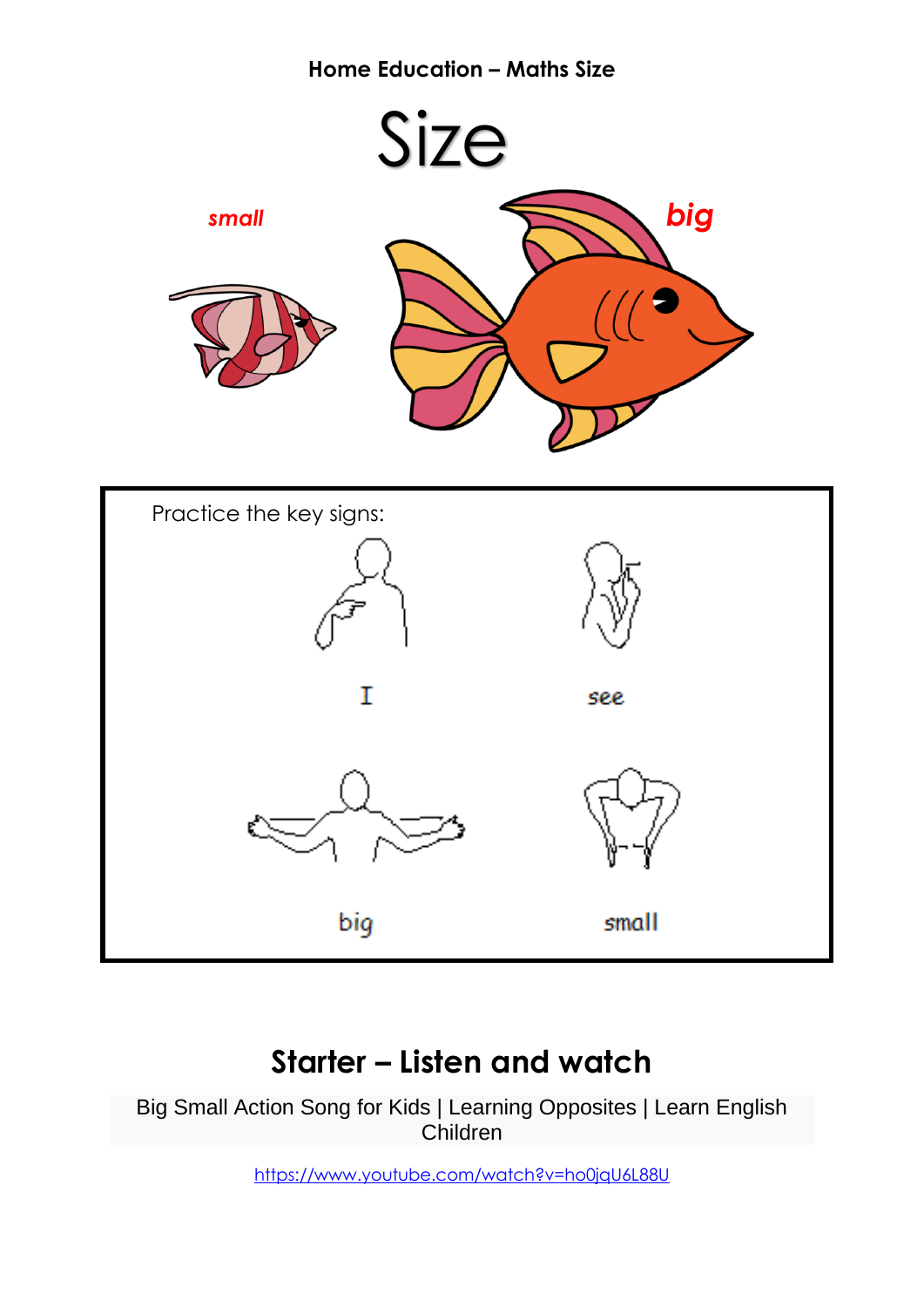### **Home Education – Maths Size**

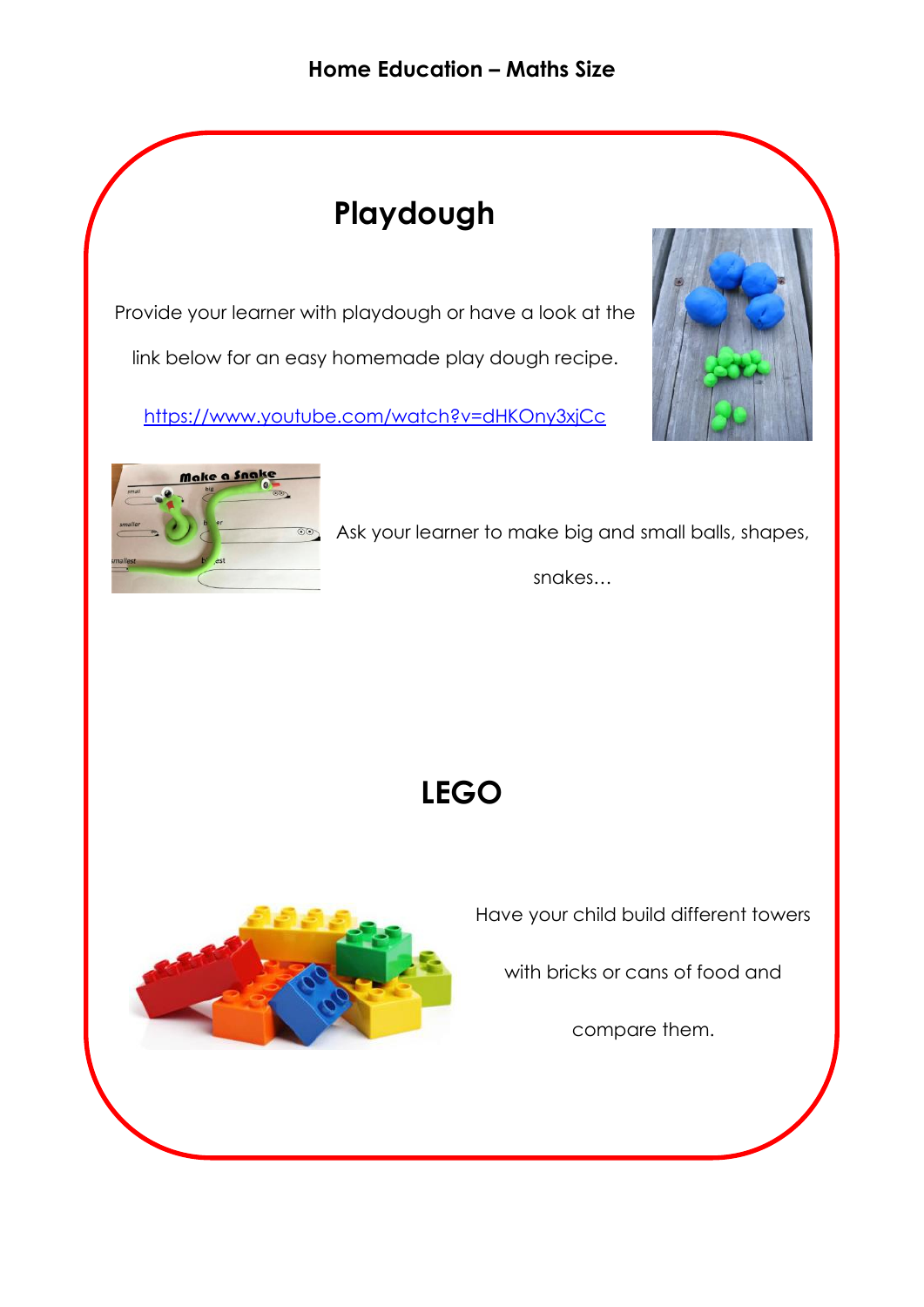#### **Home Education – Maths Size**

# **Sorting caterpillar**

Make two caterpillars that vary in size using

recycled materials.

Have your child sort pompons, coins, buttons,

pegs or any other item by size.



# **Threading**



Help your child to practise some great fine motor skills by threading lots of 'big' necklaces and 'small' bracelets.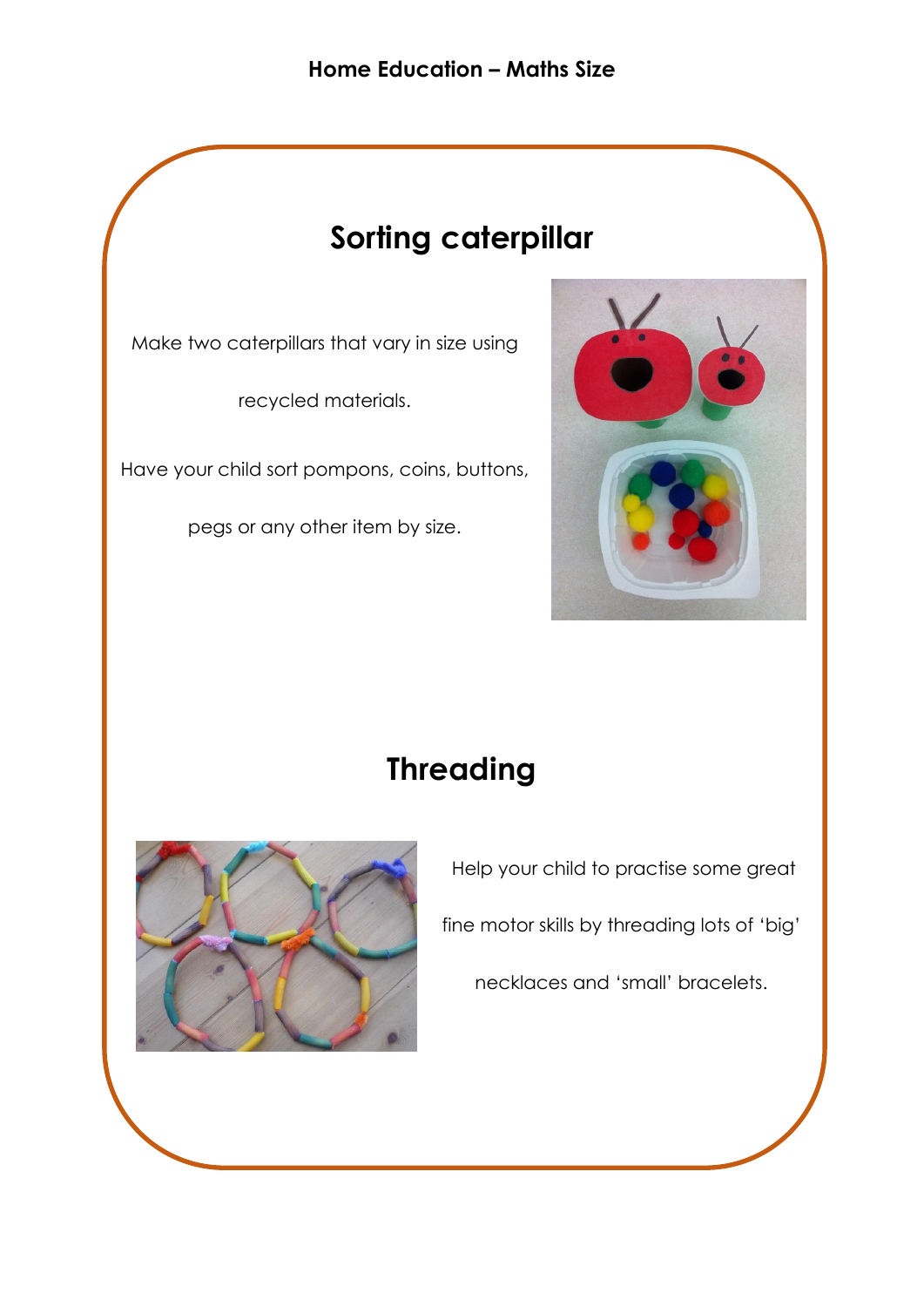

[https://www.youtube.com/watch?v=Oaw-d3r\\_gIc](https://www.youtube.com/watch?v=Oaw-d3r_gIc)